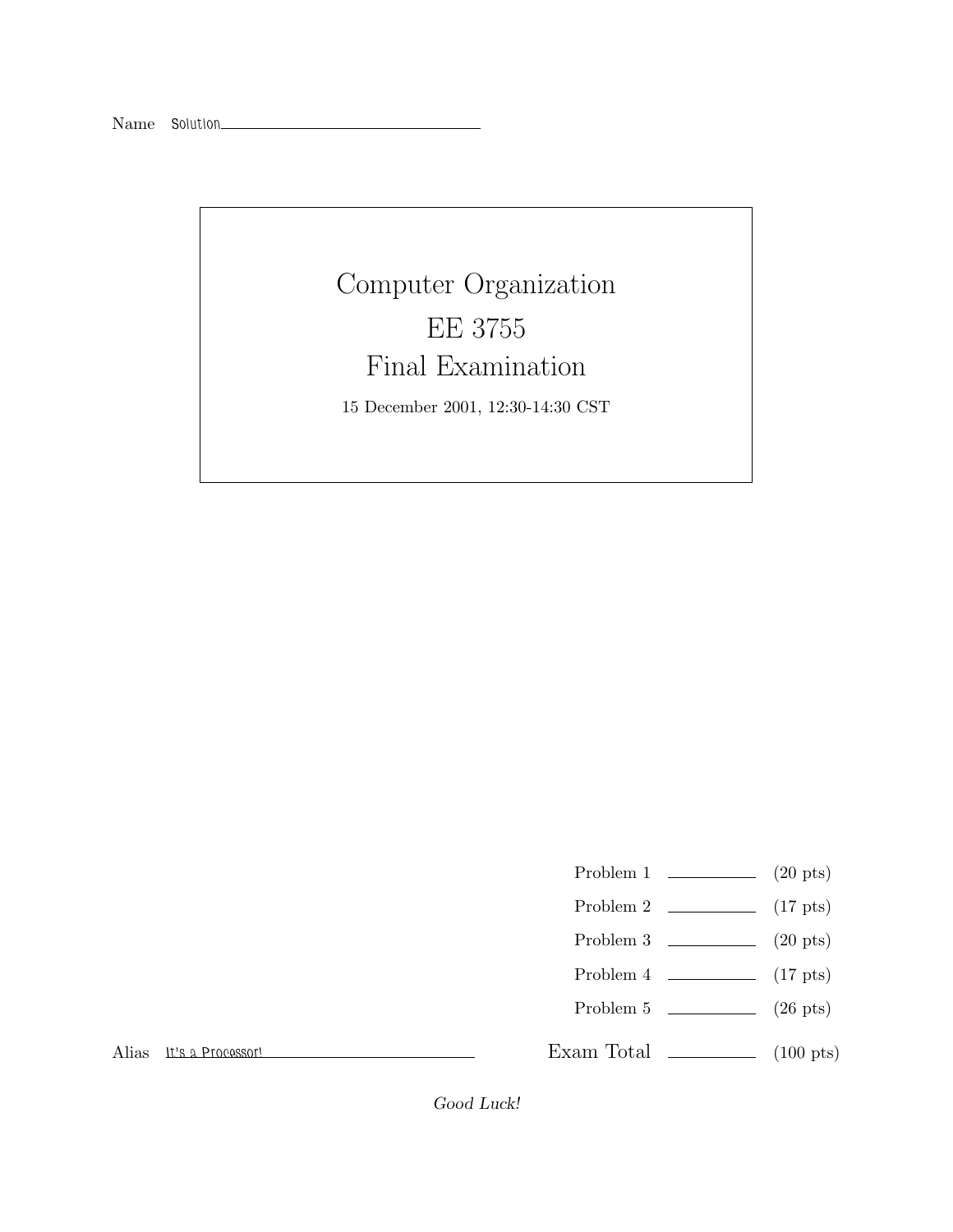Problem 1: The bcloop instruction is a combination subtract-by-one and branch-if-not-zero instruction. It works as follows: if the register operand (\$t1 in the example below) is zero the branch is not taken and the register operand is not changed. If the register operand is non-zero it is decremented and the branch is taken. The target of bcloop (the place it branches to) is computed the same way as existing branch instructions and like other branches it has a delay slot.

Modify the first MIPS implementation in the appendix so that it can execute the bcloop instruction. (20 pts)

 $\sqrt{\phantom{a}}$  Make up any field values that are needed.

© All arithmetic must be done by the ALU.

 $\overrightarrow{\mathcal{A}}$  As does the current branch code, only a single bit of alu\_out can be examined by the control logic. (For example, if ( alu\_out == 123 )... is not allowed but if ( alu\_out [10] == 0 ) is.)

```
addi $t1, $0, 3
LOOP: # Loop iterates 4 times.
lw $t2, 0($t3)
addi $t3, $t3, 4
bcloop $t1, LOOP
 add $t4, $t4, $t2
```
*Changed lines shown in the appendix.*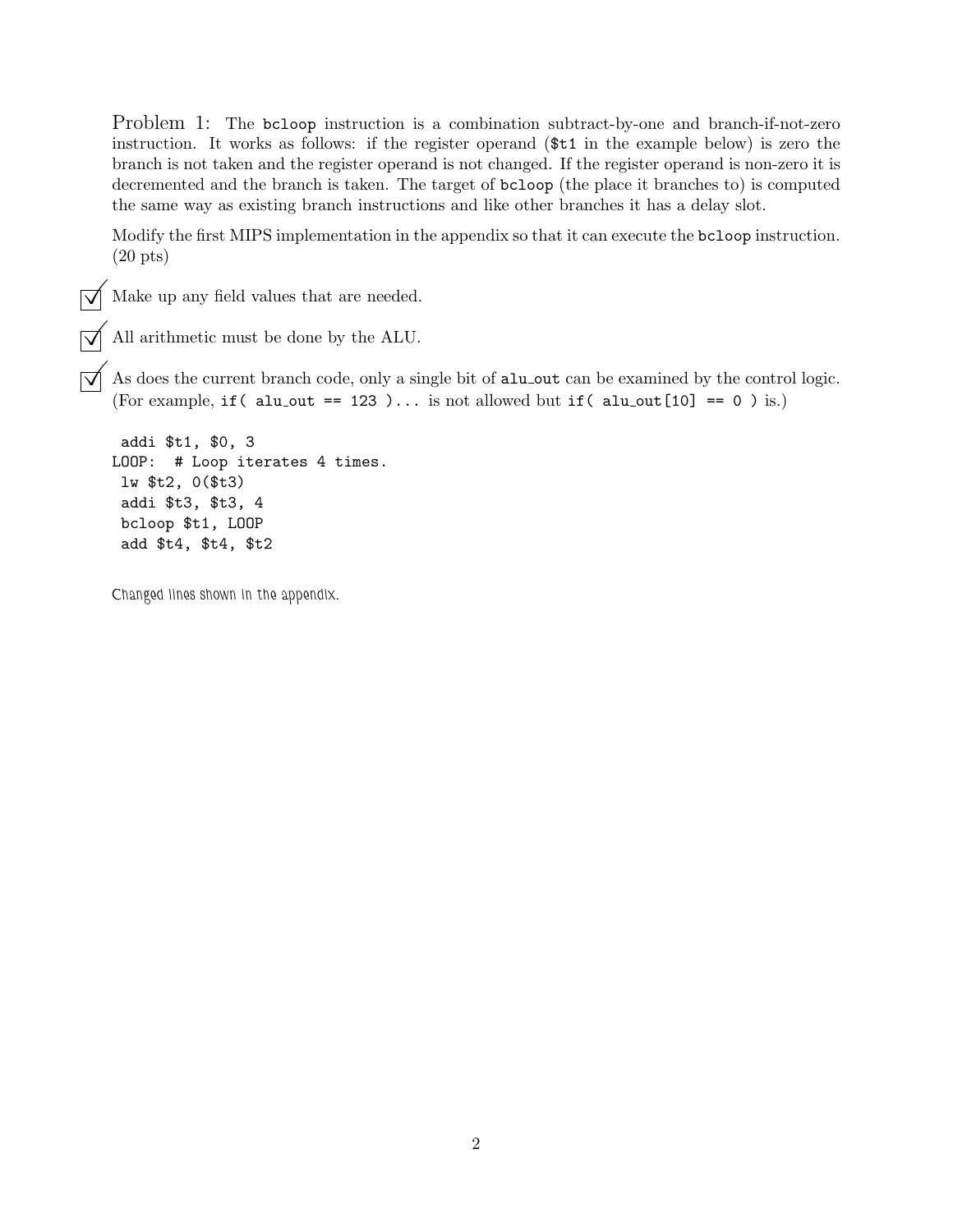Problem 2: The incomplete max procedure below returns, in \$v0, the largest integer in the \$a1element array of word-sized signed integers which starts at the address in \$a0. Write the max procedure. (17 pts)

Use beq and bne for conditional branches, do not use blt (branch less than), etc.

Fill as many delay slots as possible.

The only pseudo instruction allowed is nop.

*Hint: The following instructions may come in handy:* slt *(set less than) and* lw *(load word).*

*The solution appears below. For a runnable (and color) version visit* <http://www.ece.lsu.edu/ee3755/2001f/fepp2.html>*.*

max:

# \$a0: Call argument: address of the 1st element of an integer array. # \$a1: Call argument: number of elements in the array. # Number of elements always greater than one. # \$v0: Return value: the largest element in the array. # \$a0 and \$a1 can be modified.

```
beq $a1, $0, DONE
        nop
        lw $v0, 0($a0)
LOOP:
        lw $t0, 0($a0)
        slt $t1, $v0, $t0
        beq $t1, $0, SKIP
        addi $a1, $a1, -1
        add $v0, $t0, $0
SKIP:
        bne $a1, $0, LOOP
        addi $a0, $a0, 4
DONE:
```
jr \$ra nop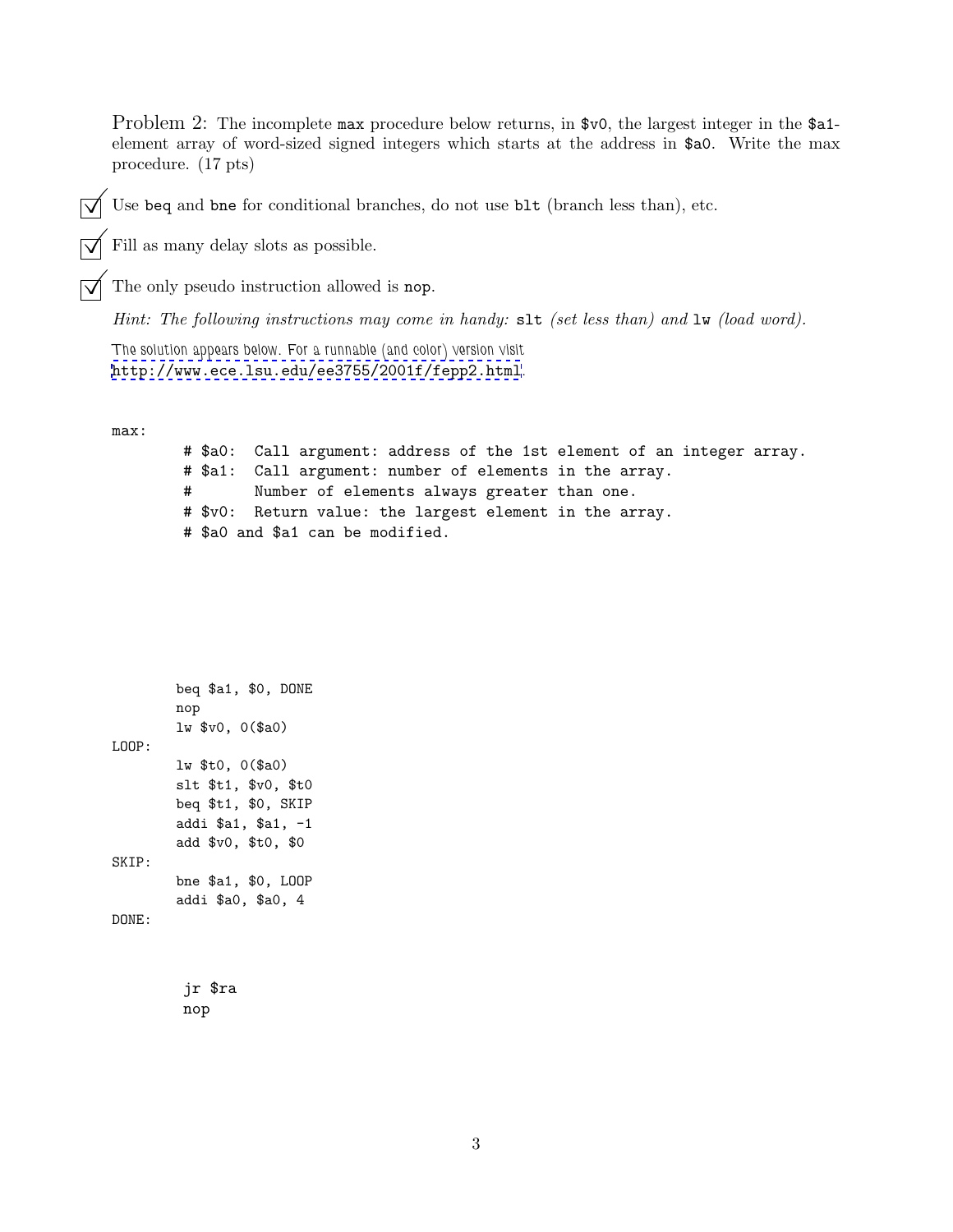Problem 3: The first MIPS implementation in the appendix can execute two brand new instructions, xxx and yyy. So that you can find them quickly, the new lines added for these instructions have XXX or YYY comments in the right margin.

(*a*) What is xxx? (8 pts)

Show a possible assembly language syntax for xxx with a brief description of what it does.

*Possible syntax:* xxx rd, rs, rt

*Write register* rd *with the bitwise AND of the contents of* rs *and the bitwise NOT of the contents of* rt*.*

*This instruction comes in handy when masking out bits.*

Show an example of how xxx is used in an assembly language program, then show how the same thing is done using non-fictional MIPS instructions.

```
# Using xxx
xxx $t0, $t1, $t2
# Using existing instructions.
nor $at, $t2, $0
and $t0, $t1, $at
```
(*b*) What is yyy? (12 pts)

 $\overline{\bigtriangledown}$  Show a possible assembly language syntax for yyy with a brief description of what it does.

Assembler Syntax: YYY  $rs,rt.$  Jump to address stored in location Mem[rs+rt<sub>ii</sub>2].

*Note: The instruction would be useful for implementing C-style switch statements.*

 $\overline{\bigvee}$  Show an example of how yyy is used, then show how the same thing is done using non-fictional MIPS instructions.

```
# Using yyy
yyy $t0, $t1
# Existing instructions.
sll $at, $t1, 2
add $at, $t0, $t1
lw $at, 0($at)
jr $at
nop
```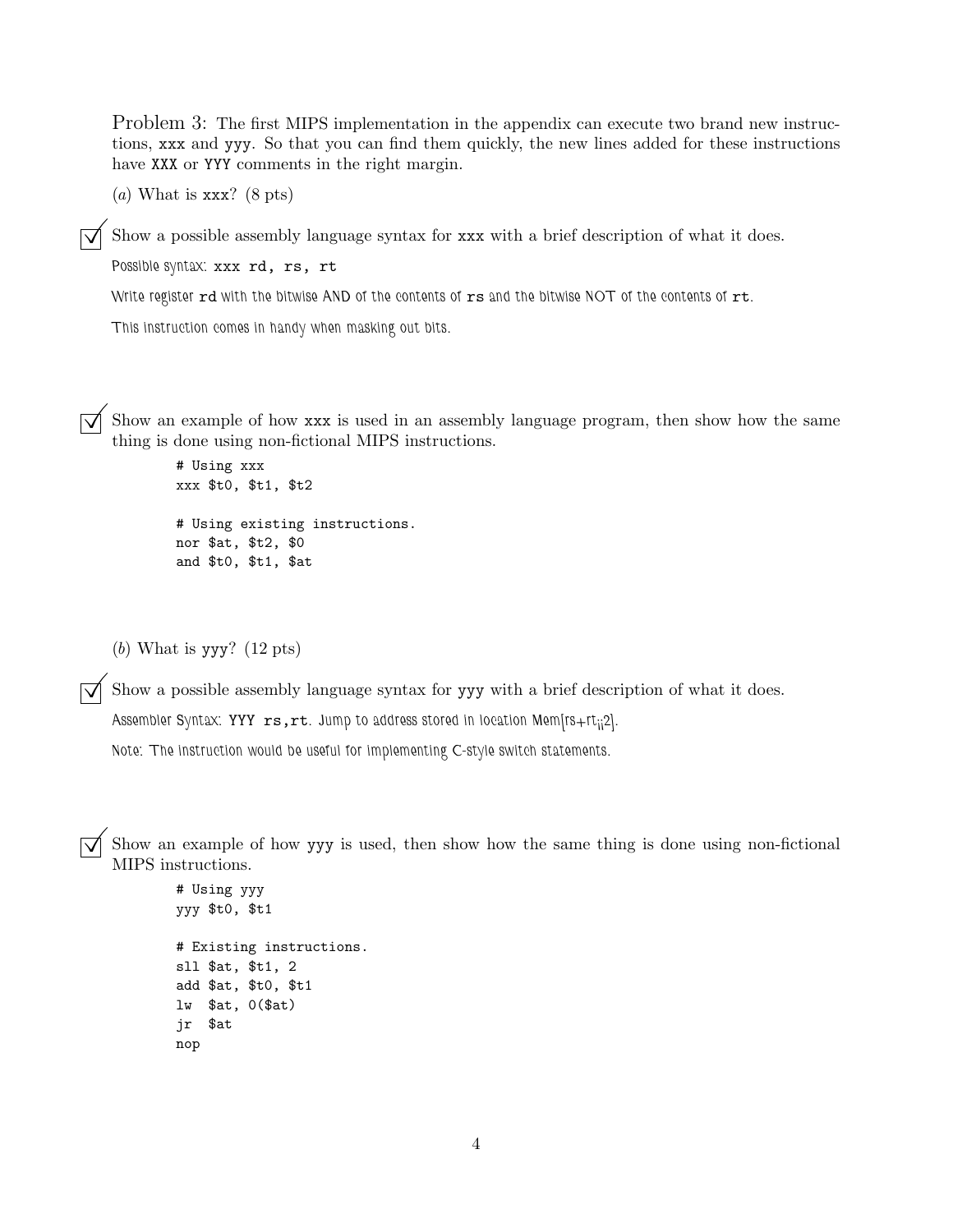Problem 4: At the end of the appendix is part of the microcoded control MIPS implementation. Show the hardware that will be synthesized as described below. (17 pts)

 $\overrightarrow{O}$  The code does not show the micro ROM or the dispatch table but certain signals used in the code connect to them. Show the micro ROM and dispatch table in your diagram below and show the connections to the hardware that are described in the code. (Some micro ROM and dispatch table connections will be unused.) *Hint: The micro ROM and dispatch table in the diagram should each have an address input and a data output.*

 $\overline{\bigtriangledown}$  Show the ALU and its connections.

©Clearly indicate all registers.

Label all wires using symbols from the Verilog code.

Show all multiplexors and the connections to their control inputs. Do not combine multiplexors.

All non-constant signals must originate at a register output or a module connection or port.

*Diagram appears below. The material in blue is not part of the solution but is included for completeness.*

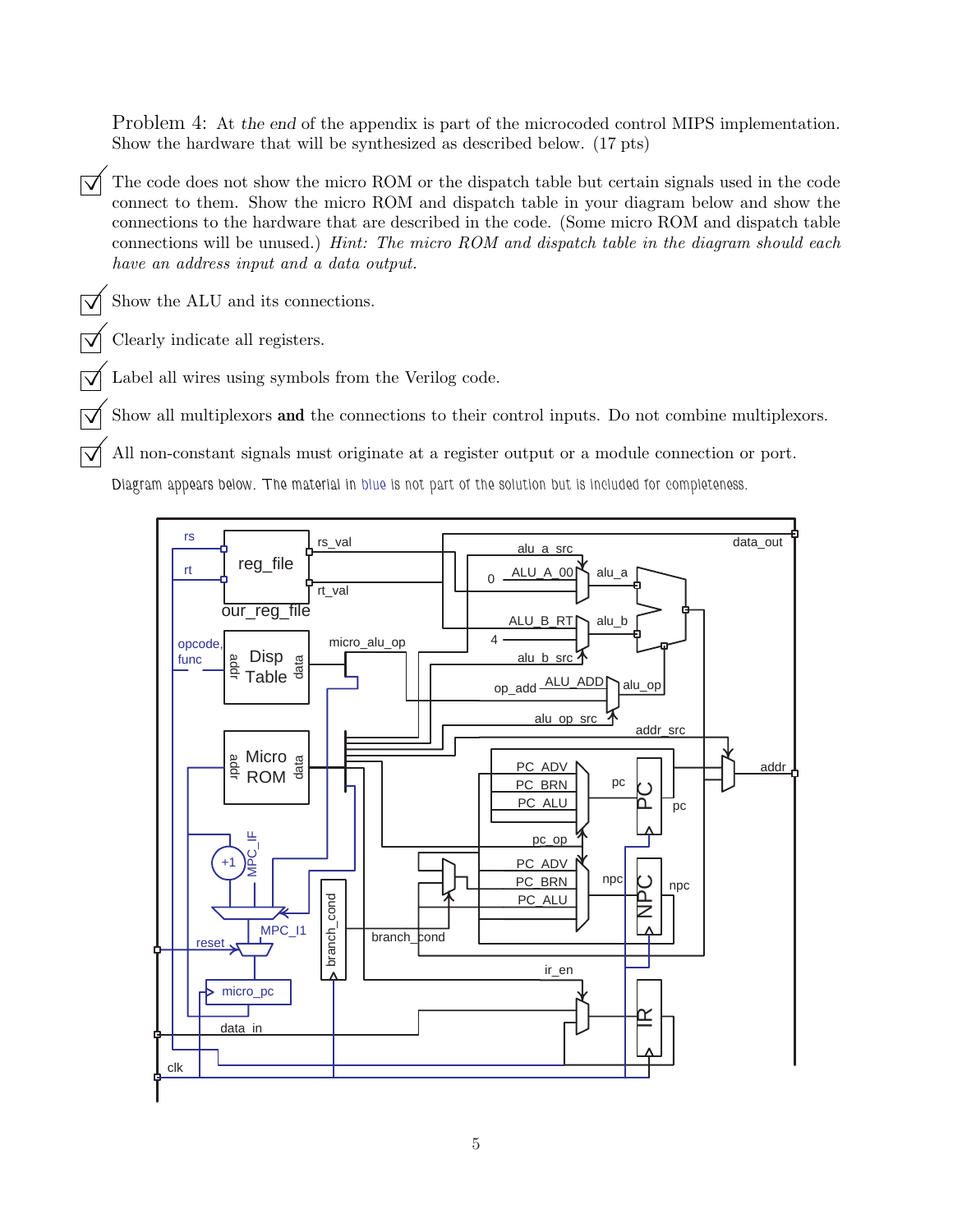Problem 5: Answer each question below.

(*a*) The module below is complete except for the logic that computes overflow.

## $\overrightarrow{p}$  (5 pts) Complete it.

 $\overrightarrow{\mathbf{Q}}$  Use only basic gates or logical operators. **Do not** compute a 5-bit sum and compare it to the 4-bit sum, or something similar.

A correct answer is one line.

```
module adder(sum, overflow, a, b);
   input [3:0] a,b; // Two's complement signed integers.
   output [3:0] sum;
   output overflow;
   \text{assign} \text{sum} = a + b;assign overflow = a[3] == b[3] & b[3] != sum[3];
```
endmodule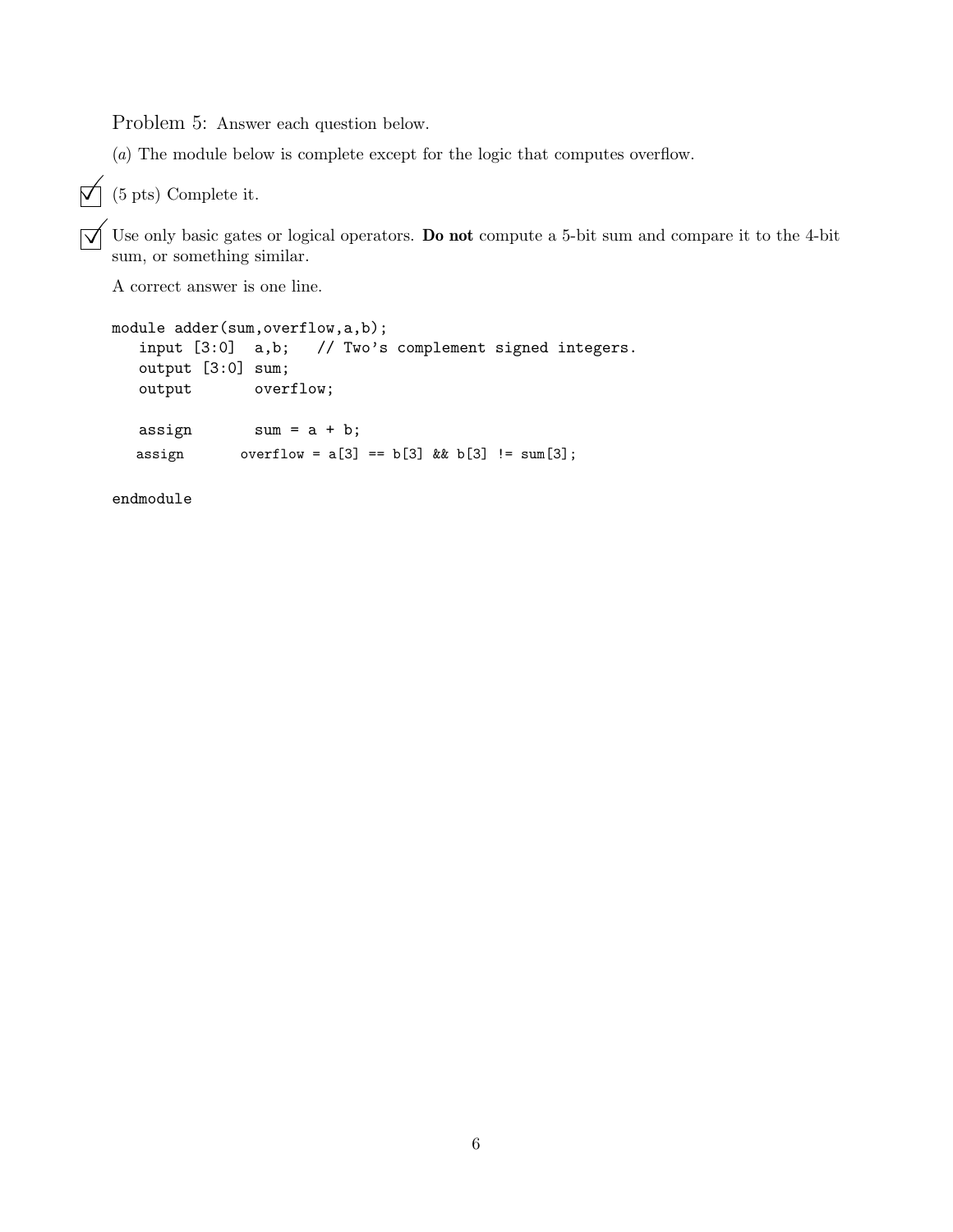(*b*) Write the assembly language for the following MIPS instruction:  $90a90007_{16}$ . (8 pts) *Hint: The first MIPS implementation in the appendix should be helpful.*

 $\boxed{\bigvee}$  Be sure to include any registers and immediates present. Register numbers are okay.

*It's* lbu t1, 7(a1)*.*

(*c*) What is the value in decimal of the following IEEE 754 single-precision–encoded floating point number:  $40500000<sub>16</sub>$ .  $(8 \text{ pts})(\text{The bias for IEEE } 754 \text{ singles is } 127.)$ 

*It's 3.25.*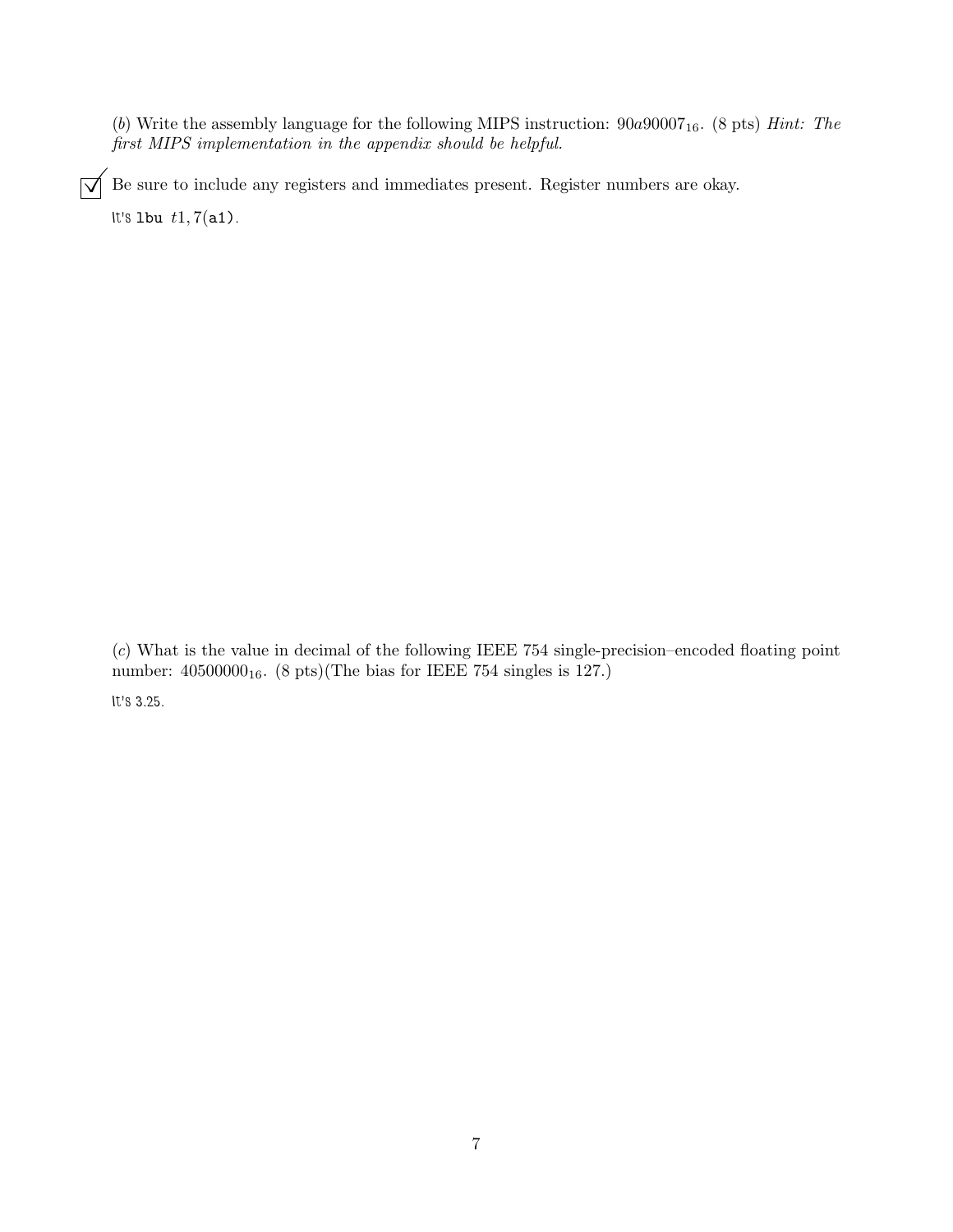(*d*) The code below is from the combinational floating-point adder with an important step between Step 1 and Step 7 removed. (5 pts)

 $\overline{\bigvee}$  Identify the missing step.

*Step 3, un-normalize.*

 $\overline{\bigvee}$  Briefly explain what the missing step is supposed to do.

*In preparation for adding the significands, shift b's significand and adjust b's exponent so that a and b's exponent are the same.*

```
©Insert the missing code. (Two statements.)
```

```
See step 3 below.
```

```
/// Compute IEEE 754 Double Floating-Point Sum in Seven Easy Steps
```

```
/// Step 1: Copy inputs to a and b so that a's exponent not smaller than b's.
if( a_original[62:52] < b_original[62:52] ) begin
  a = b_original; b = a_original;
end else begin
  a = a_original; b = b_original;
```

```
end
```

```
/// Step ?: Break operand into sign (neg), exponent, and significand.
\text{ang} = a[63]; \quad \text{bneg} = b[63];aexp = a[62:52]; bexp = b[62:52];
// Put a 0 in bits 53 and 54 (later used for sign).
// Put a 1 in bit 52 of significand if exponent is non-zero.
// Copy significand into remaining bits.
asig = \{ 2^{\prime}b0, aexp ? 1^{\prime}b1 : 1^{\prime}b0, a[51:0] \};
bsig = \{ 2^{\prime}b0, \text{bexp} ? 1^{\prime}b1 : 1^{\prime}b0, \text{b}[51:0] \};
```

```
/// Step ?: If necessary, negate significands.
if( aneg ) asig = -axis;
if( bneg ) bsig = -bsig;
```

```
/// Solution: Step 3: Un-normalize b so that aexp == bexp.
//
diff = aexp - bexp;bsig = bsig \gg diff;
```

```
/// Step ?: Compute the sum.
sumsig = \text{asig} + \text{bsig};
```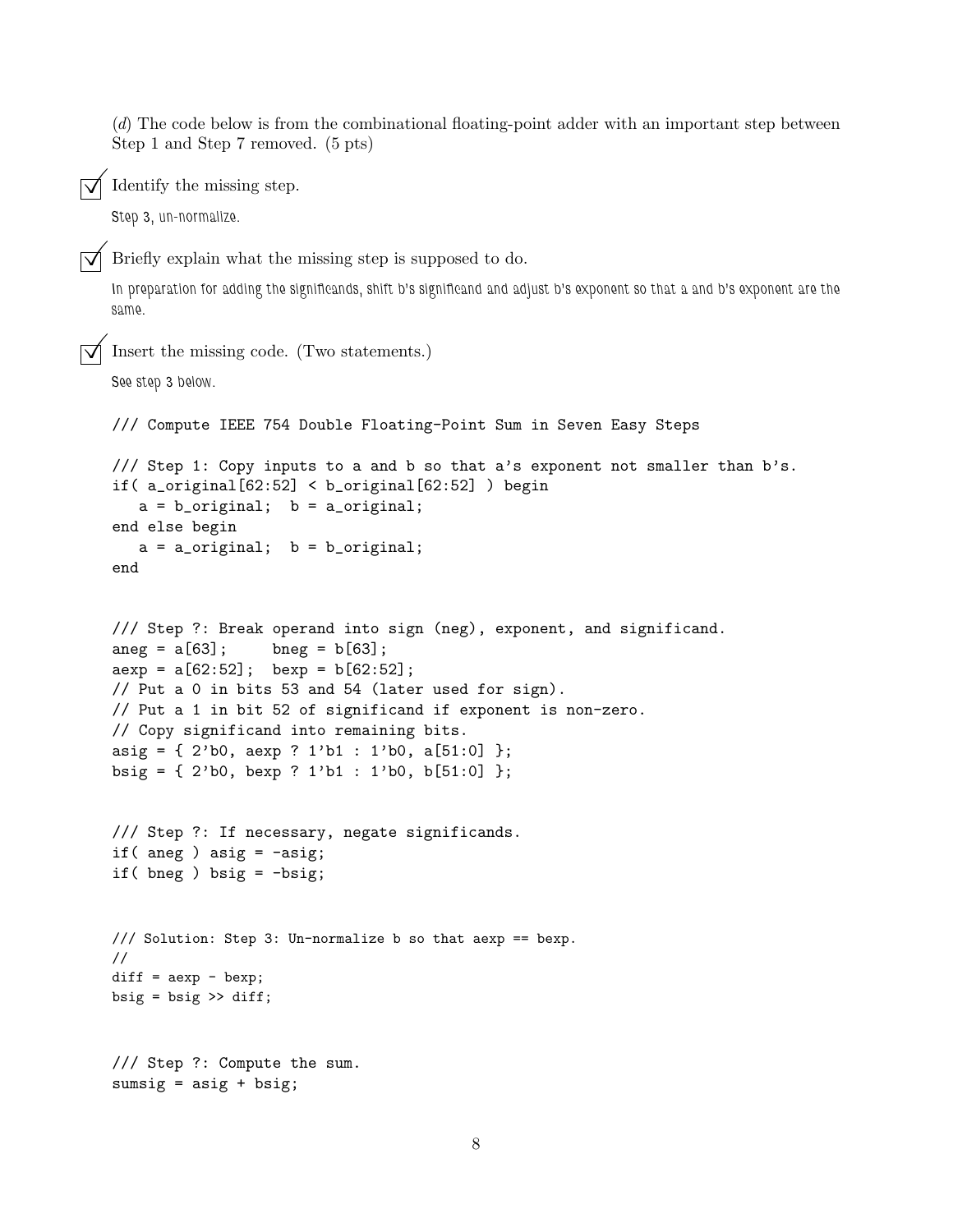```
/// Step ?: Take absolute value of sum.
sumneg = sumsig[54];if( sumneg ) sumsig = -sumsig;
/// Step 7: Normalize sum. (Three cases.)
// Code omitted from exam, but it's not the missing step.
/// Step 3: Un-normalize b so that aexp == bexp.
//
diff = aexp - bexp;bsig = bsig >> diff;
//
// Note: bexp no longer used. If it were would need to set bexp = aexp;
```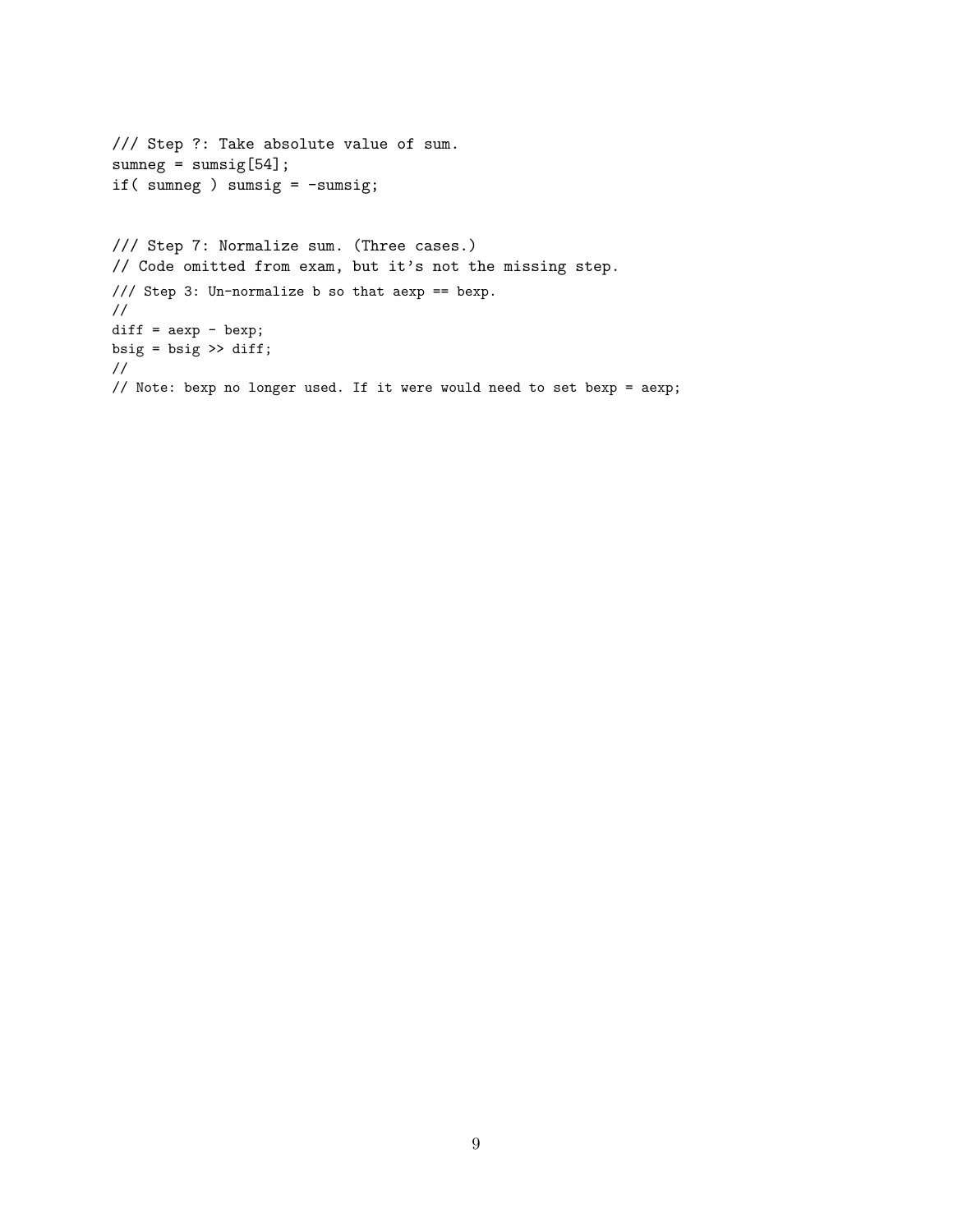Hardwired Control MIPS Implementation For Problems 1,3,5

EE 3755 Fall 2001 Final Exam Appendix Hardwired Control MIPS Implementation

 $\overline{\bigtriangledown}$  Name: \_

```
Lines changed for Problem 1 have Prob 1 on the right side.
module cpu(exc,data_out,addr,size,we,data_in,mem_error_in,reset,clk);
  input [31:0] data_in;
  input [2:0] mem_error_in;
  input reset,clk;
  output [7:0] exc;
  output [31:0] data_out, addr;
  output [1:0] size;
  output we;
  reg [31:0] data_out, addr;
  reg [1:0] size;
  reg we;
  reg [7:0] exc;
  // MIPS Registers
  //
  reg [31:0] gpr [0:31];
  reg [31:0] pc, npc;
  reg [31:0] ir;
  // Instruction Fields
  //
  reg [4:0] rs, rt, rd, sa;
  reg [5:0] opcode, func;
  reg [25:0] ii;
  reg [15:0] immed;
  // Values Derived From Immediates and Read From Register File
  //
  reg [31:0] simmed, uimmed, limmed;
  reg [31:0] rs_val, rt_val, rt_vx4; // YYY
  // ALU Connections
  //
  wire [31:0] alu_out;
  reg [31:0] alu_a, alu_b;
  reg [5:0] alu_op;
  // Processor Control Logic State
  //
  reg [3:0] state;
```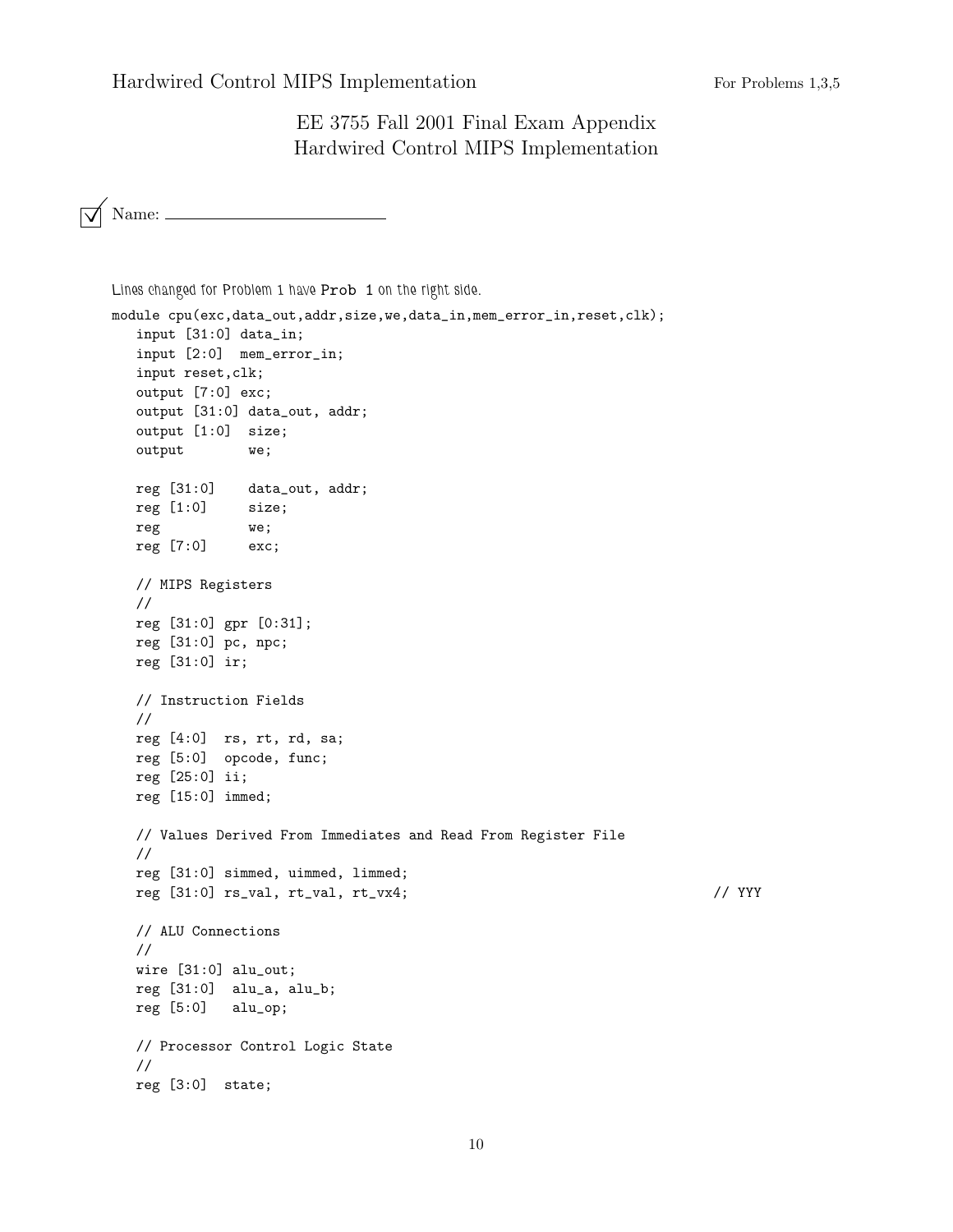Hardwired Control MIPS Implementation For Problems 1,3,5

```
reg [4:0] wb_rd; // Register number to write.
reg wb_npc; // YYY
reg me_we; // we value to use in state st_me
reg [1:0] me_size; // size value to use in state st_me
alu our_alu(alu_out, alu_a, alu_b, alu_op);
// Values for the MIPS funct field.
//
parameter f_{\text{max}} = 6' h3f; // XXX
parameter f_yyy = 6'h3e; // YYY
parameter f_sll = 6'h0;
parameter f_srl = 6'h2;
parameter f_add = 6'h20;
parameter f_sub = 6'h22;
parameter f_or = 6'h25;
// Values for the MIPS opcode field.
//
parameter o_rfmt = 6'h0;
parameter o_j = 6'h2;
parameter o_beq = 6'h4;
parameter o_bne = 6'h5;
parameter o_addi = 6'h8;
parameter o_slti = 6'ha;
parameter o_andi = 6'hc;
parameter o_ori = 6'hd;
parameter o_llui = 6'hf;
parameter o_l w = 6'h23;parameter o_lbu = 6'h24;
parameter o<sub>sw</sub> = 6'h2b;
parameter o_sb = 6'h28;
parameter o_bcloop = 6'h3f; // Prob 1
// Processor Control Logic States
//
parameter st_if = 1;
parameter st_id = 2;
parameter st_ex = 3;
parameter st_ex_addr = 5;
parameter st_ex_cond = 6;
parameter st_ex_targ = 7;
parameter st_me = 4;
// ALU Operations
//
parameter op_nop = 0;
parameter op_sll = 1;
parameter op_srl = 2;
parameter op_add = 3;
parameter op_sub = 4;
```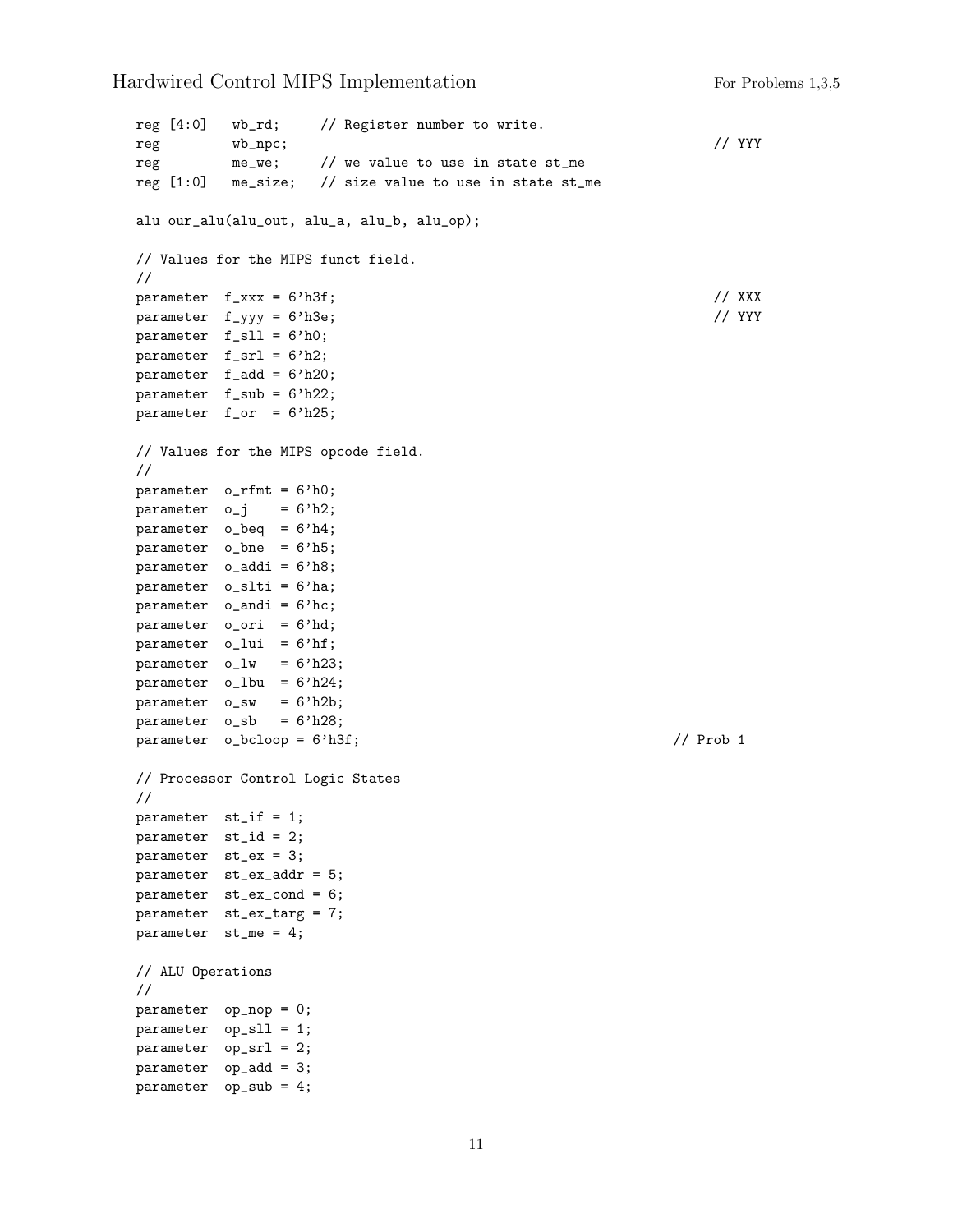```
parameter op_or = 5;
parameter op_and = 6;
parameter op_slt = 7;
parameter op_seq = 8;
parameter op_xxx = 9; // XXX
/// Set Memory Connection Values: addr, we, and size.
//
always @( state or pc or alu_out or me_size or me_we )
 case( state )
   st_if : begin addr = pc; we = 0; size = 3; end
   st_me : begin addr = alu_out; we = me_we; size = me_size; end
   default : begin addr = pc; we = 0; size = 0; end
   // Note: addr is set for default case to simplify synthesized hardware.
  endcase
always @( posedge clk )
  if( reset ) begin
    state = st_if;
    exc = 0;end else
  case ( state )
   /// Instruction Fetch
   st_if:
     begin
       ir = data_in;
       state = st_id;
     end
   /// Instruction Decode (and Register Read)
   st_id:
     begin
        \{opcode,rs,rt,rd,sa,func\} = ir;i i = ir[25:0];immed = ir[15:0];simmed = \{ \text{immed}[15] ? 16'hffff : 16'h0, immed \};uimmed = \{ 16'h0, \text{immed } \};limmed = {immed, 16'h0 };rs\_val = gpr[rs];rt_val = gpr[rt];rt_vx4 = \{rt_val[29:0], 2'b0\};// Set alu_a, alu_b, alu_op, and wb_rd.
        //
```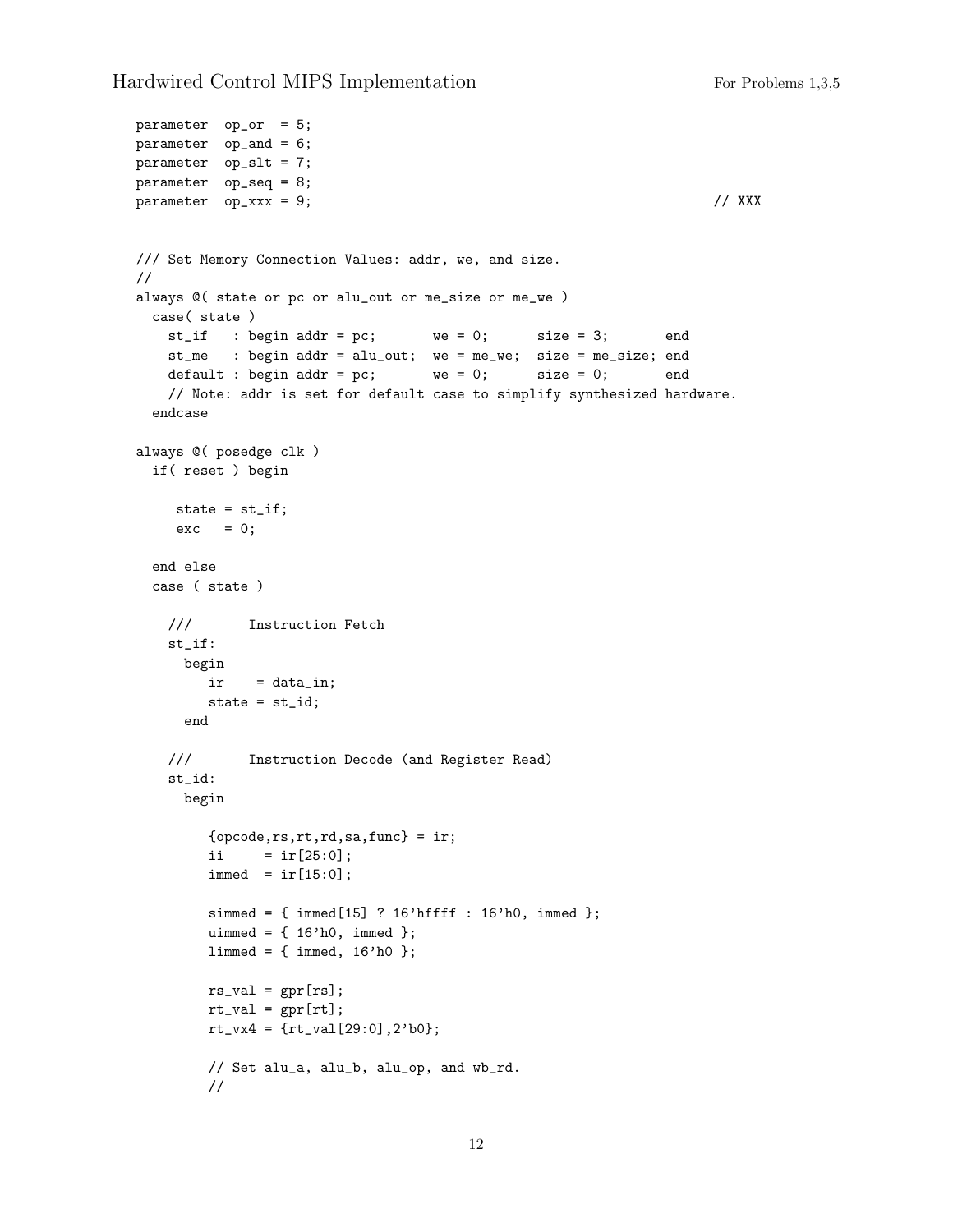```
case( opcode )
 o_rfmt:
   // R-Format Instructions
   case ( func )
     f_{\texttt{XXX}} : begin alu_a = rs_val; alu_op = op_xxx; // XXX
                  alu_b = rt_val; wb_rd = rd; end
    f_yyy : begin alu_a = rs_yval; alu_op = op_add; // YYY
                  alu_b = rt_vx4; wb_rd = 0; end
    f_add : begin alu_a = rs_val; alu_op = op_add;
                  alu_b = rt_val; wb_rd = rd; end
     f_sub : begin alu_a = rs_val; alu_op = op_sub;
                  alu_b = rt_val; wb_rd = rd; end
    f_s11 : begin alu_a = sa; alu_op = op_sll;
                  alu_b = rt_val; wb_rd = rd; end
    default : begin alu_a = rs_val; alu_op = op_nop;
                  alu_b = rt_val; wb_rd = 0; exc = 1; end
   endcase
 // I- and J-Format Instructions
 o_lbu: begin alu_a = rs_val; alu_op = op_add;
             alu_b = simmed; wb_Td = rt; end
 o_sb: begin alu_a = rs_val; alu_op = op_add;
             alu_b = simmed; wb_rd = 0; end
 o_lui: begin alu_a = rs_val; alu_op = op_or;
             alu_b = limmed; wb_rd = rt; end
 o_addi: begin alu_a = rs_val; alu_op = op_add;
             alu_b = simmed; wb_rd = rt; end
 o_andi: begin alu_a = rs_val; alu_op = op_and;
             alu_b = uimmed; wb\_rd = rt; end
 o_ori: begin alu_a = rs_val; alu_op = op_or;
             alu_b = uimmed; \quad wb_r d = rt; \quad endo_slti: begin alu_a = rs_val; alu_op = op_slt;
             alu_b = simmed; wb_Td = rt; end
 o_j: begin alu_a = rs_val; alu_op = op_nop;
             alu_b = simmed; wb_rd = 0; end
 o_bcloop: // Prob 1
        begin alu_a = rs_val; alu_op = op_sub;alu_b = 1; wb_r d = rs; end
 o_bne, o_beq:
        begin alu_a = rs_val; alu_op = op\_seq;
             alu_b = rt_val; wb_rd = 0; end
 default:begin alu_a = rs_val; alu_op = op_nop;
             alu_b = simmed; wb\_rd = 0; exc = 1; end
endcase
// Needed for a store instruction, doesn't hurt others.
data_out = rt_val;
```
// Set me\_size, me\_wb, and wb\_npc //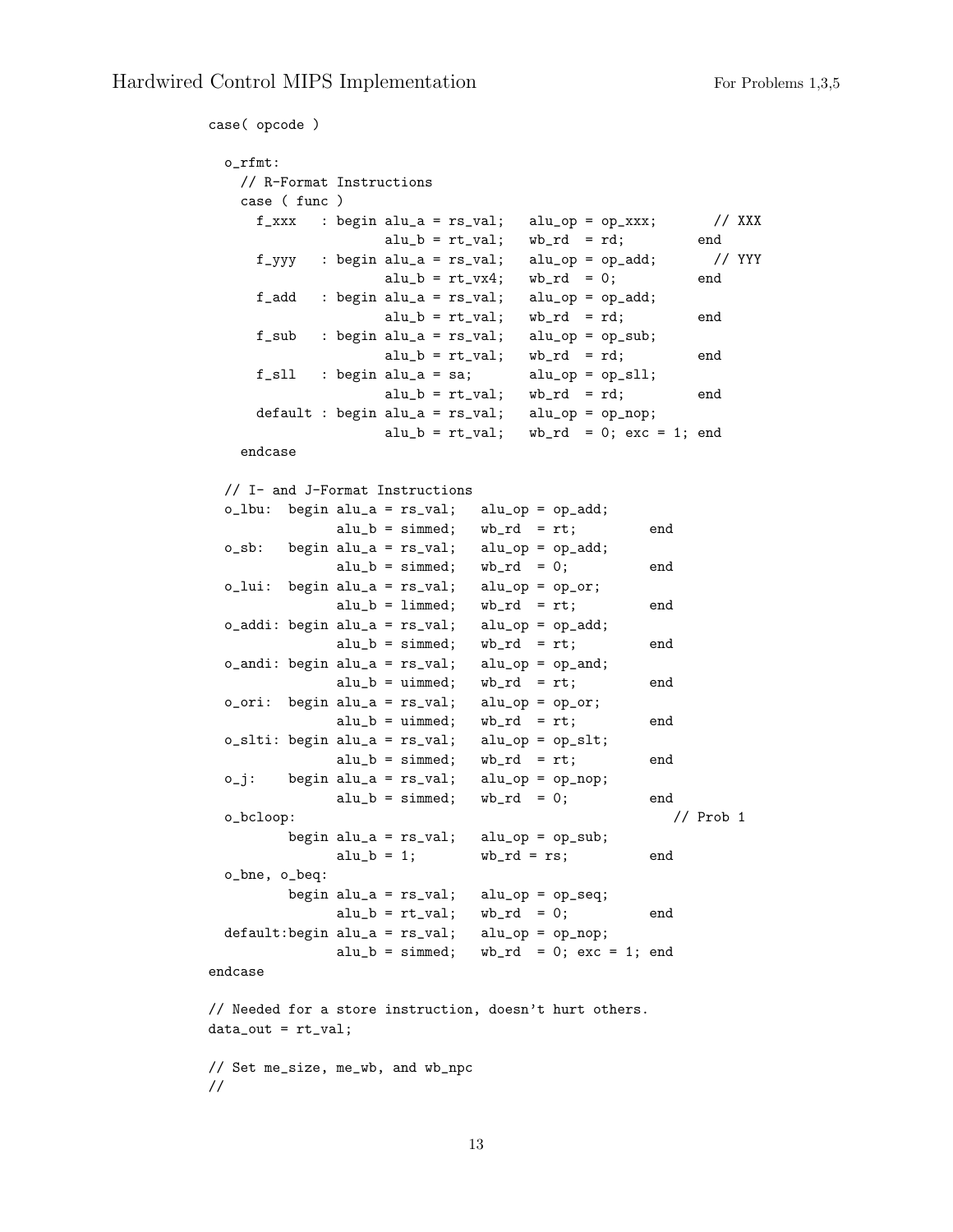```
case( opcode )
      o_rfmt :
       case( func )
         f_{yyy} : begin me_size = 3; me_we = 0; wb_npc = 1; end// YYY
         default : begin me_size = 0; me_we = 0; wb_npc = 0; end
        endcase
      o_lbu : begin me_size = 1; me_we = 0; wb_npc = 0; end
      o_sb : begin me_size = 1; me_we = 1; wb_npc = 0; end
      default : begin me_size = 0; me_we = 0; wb_npc = 0; end
    endcase
    pc = npc;// Set npc, yyy and branch instruction may change npc.
    //
    case( opcode )
     o_j : npc = { pc[31:28], ii, 2'b0 };
      default : npc = pc + 4;
    endcase
    case( opcode )
      o_rfmt:
       case( func )
         f_{\text{yyy}} : state = st_ex_addr; \frac{f}{f} // YYY
         default : state = st_ex;
       endcase
      o_lbu, o_sb : state = st_ex_addr;
      o_bcloop, o_bne, o_beq // Prob 1
                 : state = st_ex_cond;
      o_j : state = st_i;
      default : state = st_ex;
    endcase
 end
/// Execute (ALU instructions)
st_ex:
 begin
   if(wb_r d) gpr[wb_r d] = alu_out;state = st\_if;
 end
/// Execute (Compute Effective Address for Loads and Stores)
st_ex_addr:
 begin
    state = st_me;
 end
/// Execute (Compute Branch Condition)
st_ex_cond:
```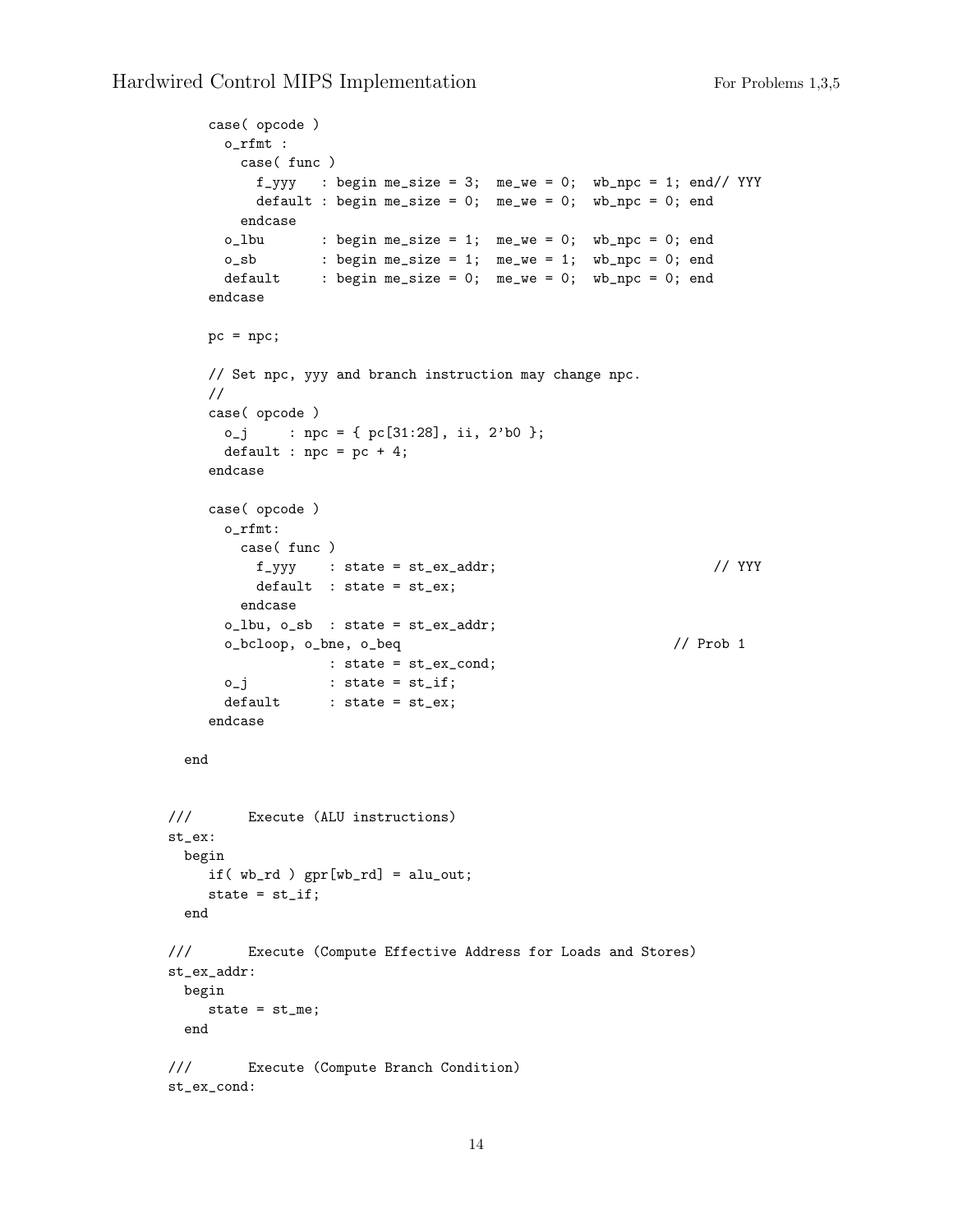```
begin
          if( opcode == o_beq && alu_out[0]
             || opcode == o_bne && !alu_out[0]
              || opcode == o_bcloop && !alu_out[31] ) begin // Prob 1
             alu_a = pc;
             alu_b = simmed << 2;
             alu_op = op\_add;state = st_ex_targ;
             if(wb_r d) gpr[wb_r d] = alu_out; // Prob 1
          end else begin
             state = st\_if;
          end
        end
      /// Execute (Compute Branch Target)
      st_ex_targ:
       begin
         npc = alu_out;
         state = st\_if;
        end
      /// Memory
      st_me:
       begin
          if( wb_rd ) gpr[wb_rd] = data_in;
          if(wb_npc) npc = data_in; // YYYstate = st\_if;
        end
      default:
       begin
          $display("Unexpected state.");
          $stop;
        end
    endcase
endmodule
module alu(alu_out,alu_a,alu_b,alu_op);
  output [31:0] alu_out;
  input [31:0] alu_a, alu_b;
  input [5:0] alu_op;
  reg [31:0] alu_out;
  // Control Signal Value Names
  parameter op_nop = 0;
  parameter op_sll = 1;
  parameter op_srl = 2;
  parameter op_add = 3;
```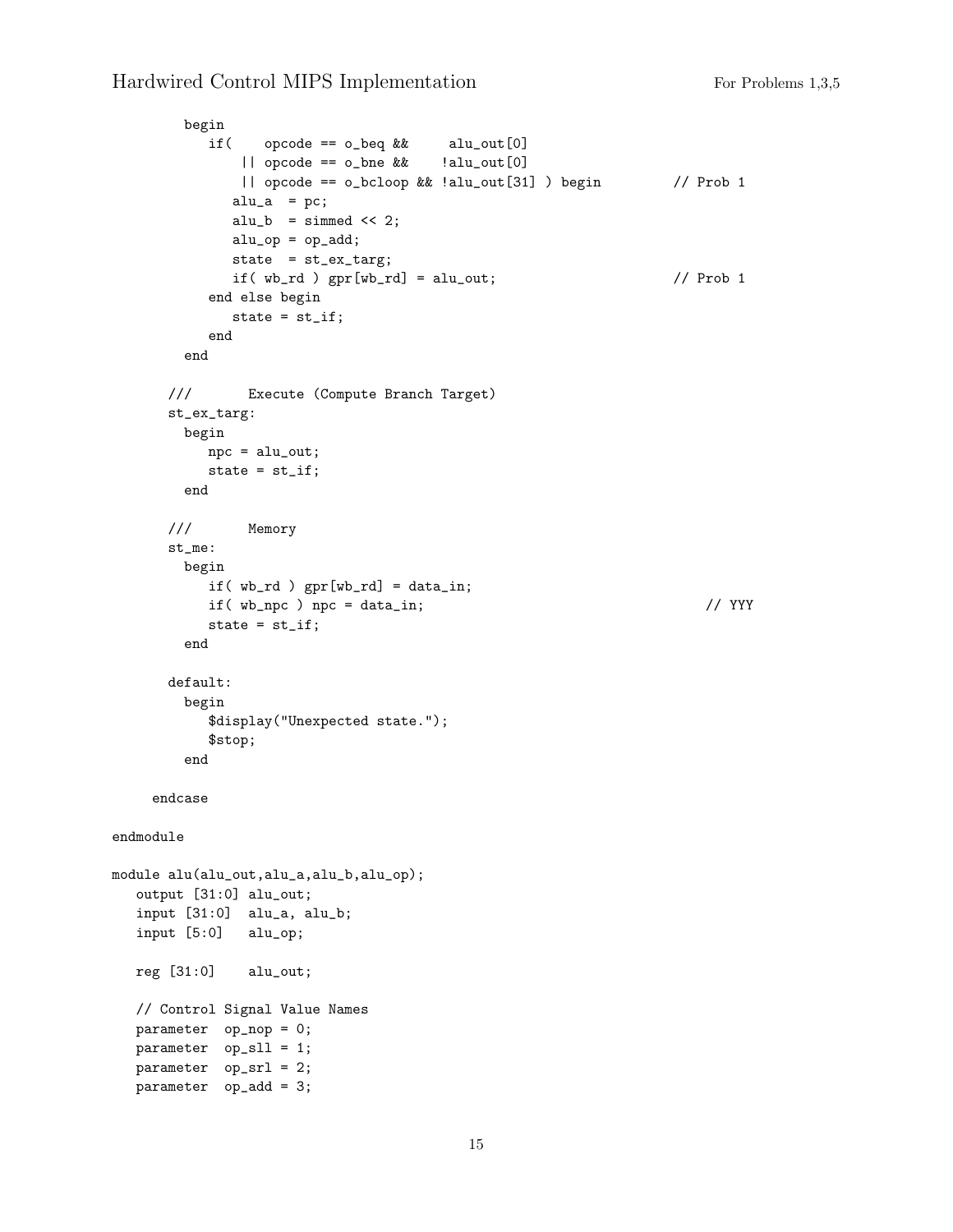```
parameter op_sub = 4;
parameter op_or = 5;
parameter op_and = 6;
parameter op_slt = 7;
parameter op_seq = 8;
parameter op_xxx = 9; // XXX
always @( alu_a or alu_b or alu_op )
 case( alu_op )
   op\_add : alu\_out = alu\_a + alu\_b;op_and : alu_out = alu_a & alu_b;
   op\_or : alu_out = alu_a | alu_b;
   op\_sub : alu_out = alu_a - alu_b;
   op_slt : alu_out = {alu_a[31],alu_a} < {alu_b[31],alu_b};
   op_sll : alu_out = alu_b << alu_a;
   op\_srl : alu_out = alu_b >> alu_a;
   op\_seq : alu\_out = alu\_a == alu\_b;op_xxx : alu_out = alu_a & ~alu_b; \frac{1}{2} // XXX
   op_nop : alu_out = 0;
   default : begin alu_out = 0; $stop; end
  endcase
```
endmodule